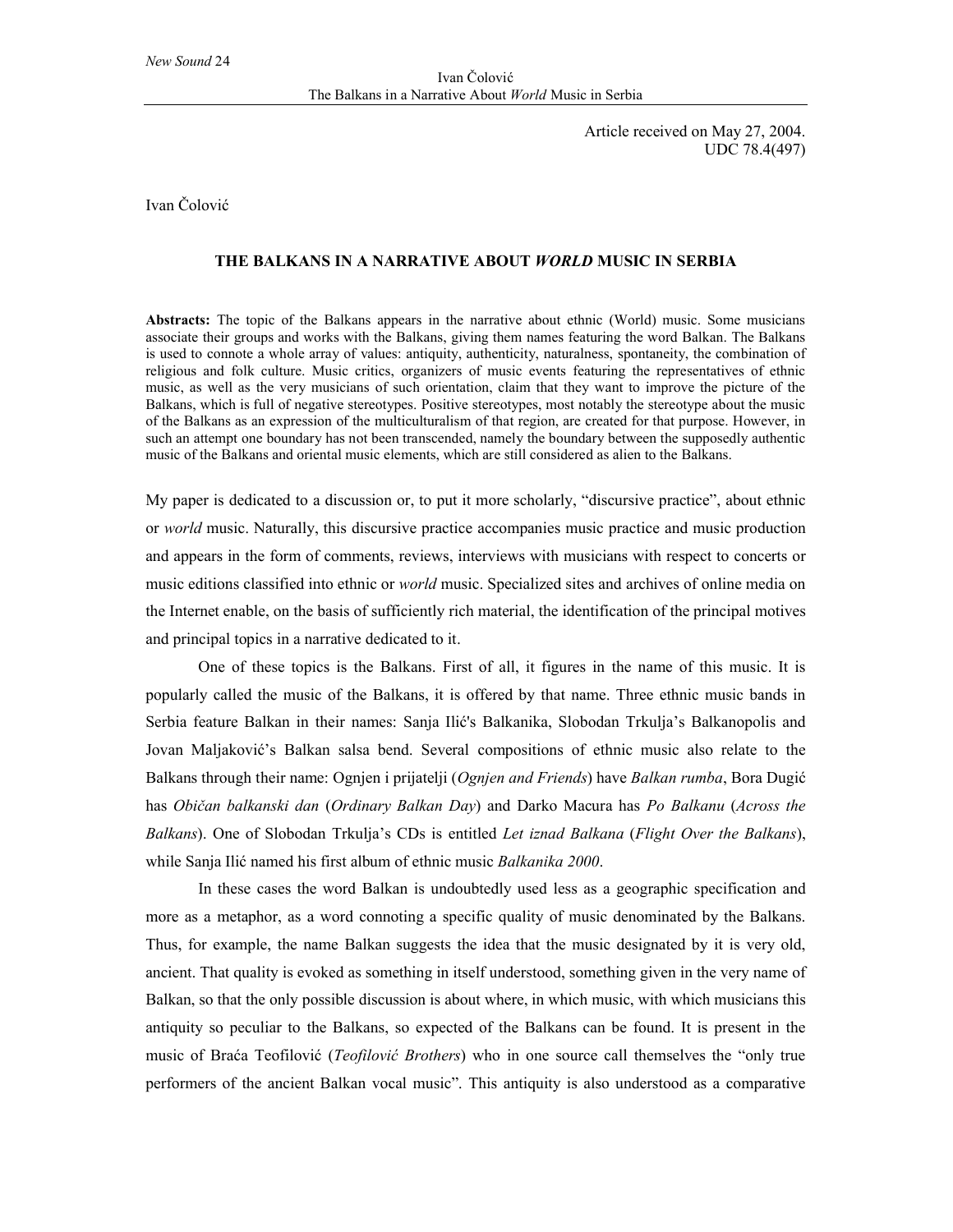advantage, particularly with regard to America. "Every song by the Teofilović brothers is older than the most recent world empire", reads the preface to their album *Čuvari sna* (*Guardians of a Dream*).

The antiquity of the Balkans is also something it keeps in its vivid memory, something its musicians revive in an exciting way. Hence one of the concerts of Slobodan Trkulja, founder of the group *Balkanopolis*, was described in one review as "an amazing experience even for those who otherwise do not listen to ethnic music, because you are simply captivated by the primeval sounds in Trkulja's arrangement".

Similarly, the Balkan appellative brings to music thus designated also a promise of the quality of authenticity. It suggests that it is the case of a music close to nature, which originated in listening to its sounds. It is also music most commonly performed on instruments that preserve their closeness to nature through their names and the material from which they were built. Ethnic musicians often play on acorns, šupeljka, kaval, cevara, pipes, horns, bagpipes, double flutes, duduk and some other instruments made of wood, leather and other natural materials. A metaphor for cultural roots materializes in music-making on primitive Balkan wooden instruments. That is, one might say, playing on a metaphor.

The significance of the instrument-metaphor is also evident in that some concerts of ethnic music include instrument viewing. "There were times", says Sanja Ilić, "when people approached us after the performance to talk to us about the songs, but also about the instruments on which we played". As far as I know, instrument viewing has been so far only characteristic of gusla concerts.

The authenticity of Balkan music is also manifest through emphasizing the natural merging of that music with the player, not only his spirit, but also his body, or rather, his throat. Singer Biljana Krstić attests to this: "Indeed", she says, "when I sing these songs" – she is referring to the songs from the album *Bistrik* – "my throat is opened differently. I am not fixing anything, like this or like that. The song simply seems to be singing itself. The music I sang earlier did not allow me to do that. What I have here is a certain strange contact, a touch, something special happens. Even when I have a sore throat, I don't have a problem singing … My throat opens by itself, as though I had been born with that."

Balkan authenticity also means spontaneity, unrepressed emotions, a temperament that goes to extremes in joy and pain alike. The author of an article on the ensemble *Ognjen i prijatelji*, founded in 1998 by clarinettist Ognjen Popović, says that "what we have here are extremely talented musicians in search of an authentic music of the Balkans, who managed to reach a high standard and present a specific vision into which they have woven everything this region has to offer: rebelliousness, grief, unfettered temperament and *joie de vivre*." (J.D., "Bunt, vapaj i radost življenja", electronic magazine *Balkanmedia*, June 26, 2003).

The Balkan attribute for this music suggests that it is music preserving the tradition of Byzantine Orthodox music, principally vocal music. For, as one of the Teofilović brothers said, "The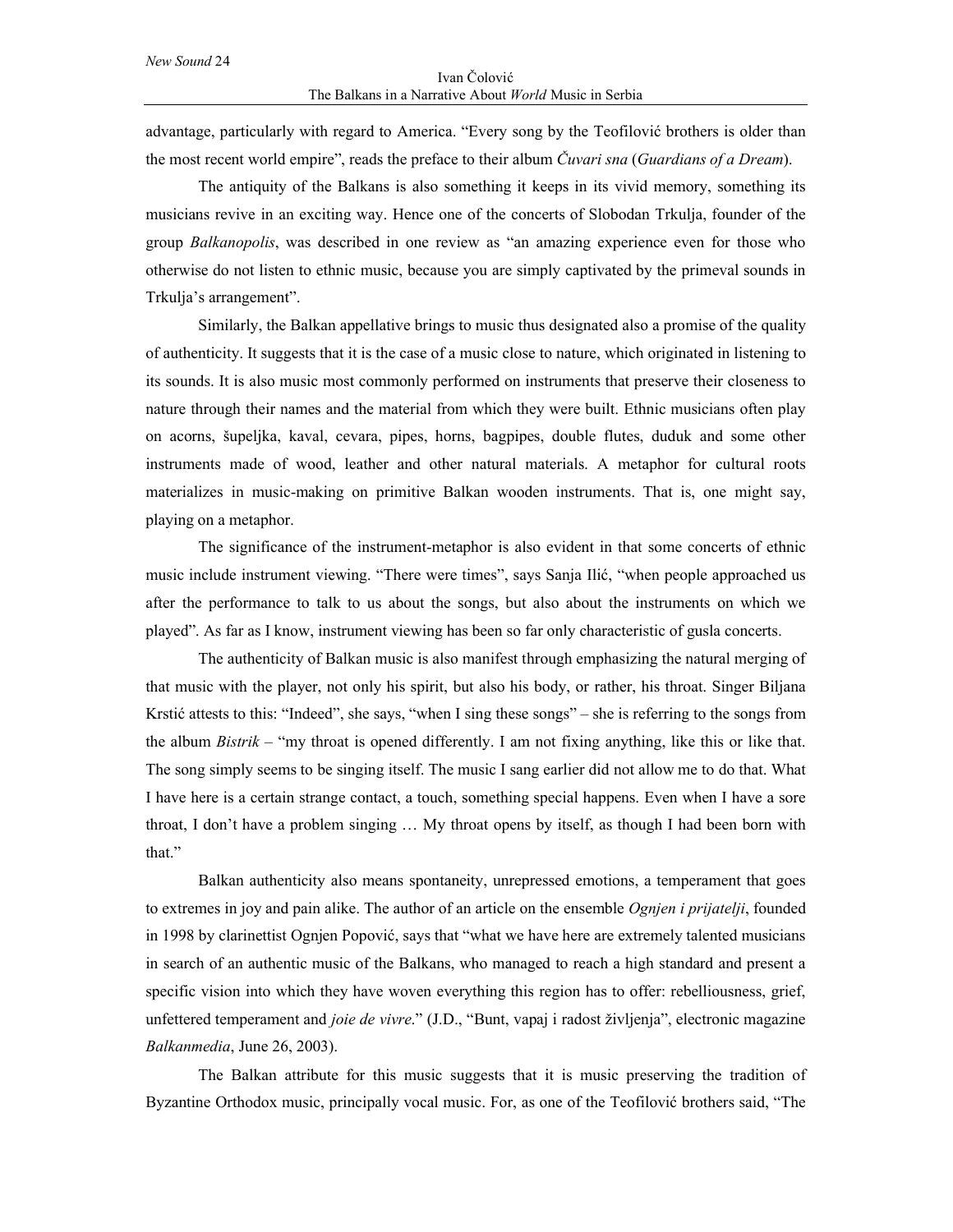Byzantine chant left a mark on the musical heritage of the region". Associated with this tradition even more so than the Teofilović brothers is Pavle Aksentijević. In an interview published in the Internet magazine *Balkanmedia*, he was presented as "an authentic explorer – restorer and interpreter of the sound of medieval music writings". (Dijana Maksimović, "Jednostavnost i lepota pojanja", Balkanmedia, March 17, 2003).

The most interesting idea here – that the Balkans is the place where religious and folk cultures have been successfully and harmoniously blended – is Orthodox and folk music tradition. Sanja Ilić supports this idea, for example. He says he was first interested in "church chants", which led to the creation of his composition *Hilandar* (*Chilandar*). Then he realized that the sacral and the secular are intrinsically associated in the Balkans, which made it was easy for him to combine them in his music. His testimony on preparations preceding the creation of the numbers on the album *Balkanika 2000* is also interesting: "After a year of reading various books on the Balkans, Byzantium, on 'the Byzantine commonwealth', and listening to many old recordings from the Balkan region, eventually I had a clear idea about what ultimately came out as *Balkanika 2000*."

The interfusion of Byzantine church and folk music of the Balkans is something Darko Macura aims to stress when playing on an instrument called diaulos – it presumably means double flute – that he himself made according to a painting of that instrument which can be seen on some medieval frescoes in Serbian monasteries. Accordingly, a promotional photograph showing him in a monastery with frescoes in the background is available on his website. Bora Dugić came up with a similar idea. He, too, found his main instrument, the pipe – five pieces at that – in a monastery, at Lelić, though not on a painting, but among the items belonging to the legacy of Nikolaj Velimirović.

All these qualities that are associated with the Balkans in a narrative on ethnic or *world* music, namely antiquity, authenticity, naturalness, intractability, harmony of the spiritual and the secular… have existed in a repertoire of stereotypical notions of the Balkans that was formed much earlier, whose content, genesis and application is nowadays discussed in an abundance of books starting from *Imaginarni Balkan* (*An Imaginary Balkan*) by Marija Todorova. Naturally, the stereotypes in question are positive, for we should not forget that an imaginary Balkan is made up, perhaps even more so, of negative stereotypes. Here, too, the Balkans is exotic, although in a pleasant, serene way.

There have also been attempts to present new, ethnic or *world* music of the Balkans as living proof that the negative stereotypes surrounding the Balkans are unfounded, or at least one-sided. This music, supposedly, nowadays bears witness that the Balkans is not a scene of discord, dissension, intolerance and hatred, but, quite the contrary, that it is a region whose cultural tradition, most notably musical, is entirely focussed on interfusion and collaboration of the various peoples who live there. Therefore, the Balkans is also offered as a metaphor for multiculturalism at work. For instance, the musical programme of the Budva Grad Teatar (Theatre City Budva) Festival in 2001 was entitled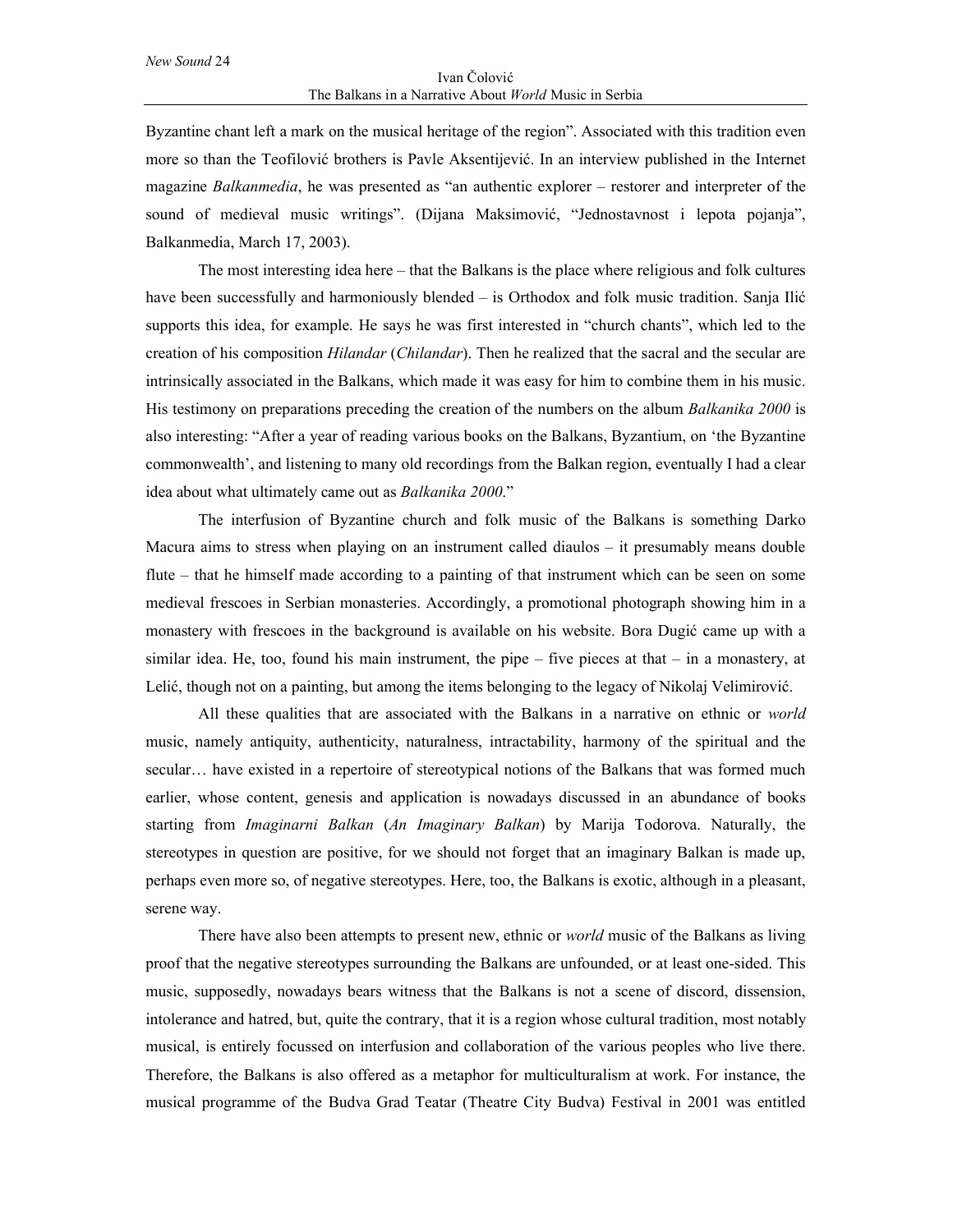*Zvuci Balkana* (*Sounds of the Balkans*). The brochure of the programme reads: "The sonic riches and the specificity of Balkan expanses are proof that the Balkans is not just a 'powder keg', but also a forgotten fountainhead of music culture and tradition that transcends the boundaries of national states, languages, confessions".

However, in the image of the Balkans that is evoked, or rather, constructed by narratives about ethnic music in Serbia, one boundary has not been exceeded, namely the boundary between the allegedly authentic Balkan culture and music and the cultural and musical Orient. The presence of the latter in the Balkans is, in keeping with the worst Oriental preconceptions, still denied or explained as something forced on or alien to or as something that is on the other side of every culture. Musical traces of the Orient are identified only in neo-folk music, today's turbo-folk, a genre that is denied not only artistic value but also any connection with culture whatsoever. "That is not our music", says Vlada Aksentijević. "It is music composed for a development-challenged people, more precisely, for a people with a benumbed consciousness. That sound of aggressive, alien, Asiatic music has accompanied all our downfalls and it seems to have been created to prepare the people for all the bad things that happened to us".

Bora Dugić at one place praised the "Balkan amalgam" which "brings a fantastic richness of folklore" and he says "it is all the same to me whether it is Macedonian, Bulgarian, Romanian, or Serbian music." But there is no room for Turkish music in that amalgam. "If you brought an Englishman to our flea market to hear the music that is aired", Bora Dugić recounts in an interview, "and if he had to guess the country he was in by what he was hearing, he would without a second thought bet on – Turkey! The Englishman would lose only his bet, whereas we would lose our national identity."

All in all, in the field of meaning in which the Balkans signify a metaphor one can detect certain new elements in the narrative on ethnic music in Serbia, feel the influence of today's politically correct speech on multiculturalism, but still elements adopted from the previously formed repertoire of stereotypical notions that the term Balkans activates prevail.

One must also point out that stereotypes surrounding the Balkans, which are at work even today, as demonstrated by Marija Todorova, are generally not of Balkan origin, but rather, that they appeared outside the Balkans, mostly in the West, only to be subsequently embraced by the Balkan states as well. Ethnic music, *world* music, lives off the good reception that music bearing the Balkan signature, the Balkan label has abroad, off the power of a non-Balkan audience's belief that the ethnic music of the Balkans will provide it with a feeling of authenticity, originality, spirituality, emotionality and everything else available in this music offering, either explicitly or implicitly.

I do not know how large the ethnic music audience is in Serbia. I only know that it consists mostly of educated people in the cities, the social elite. The wider audience, by the look of things, is still sinfully enjoying Balkan music with Oriental spices.